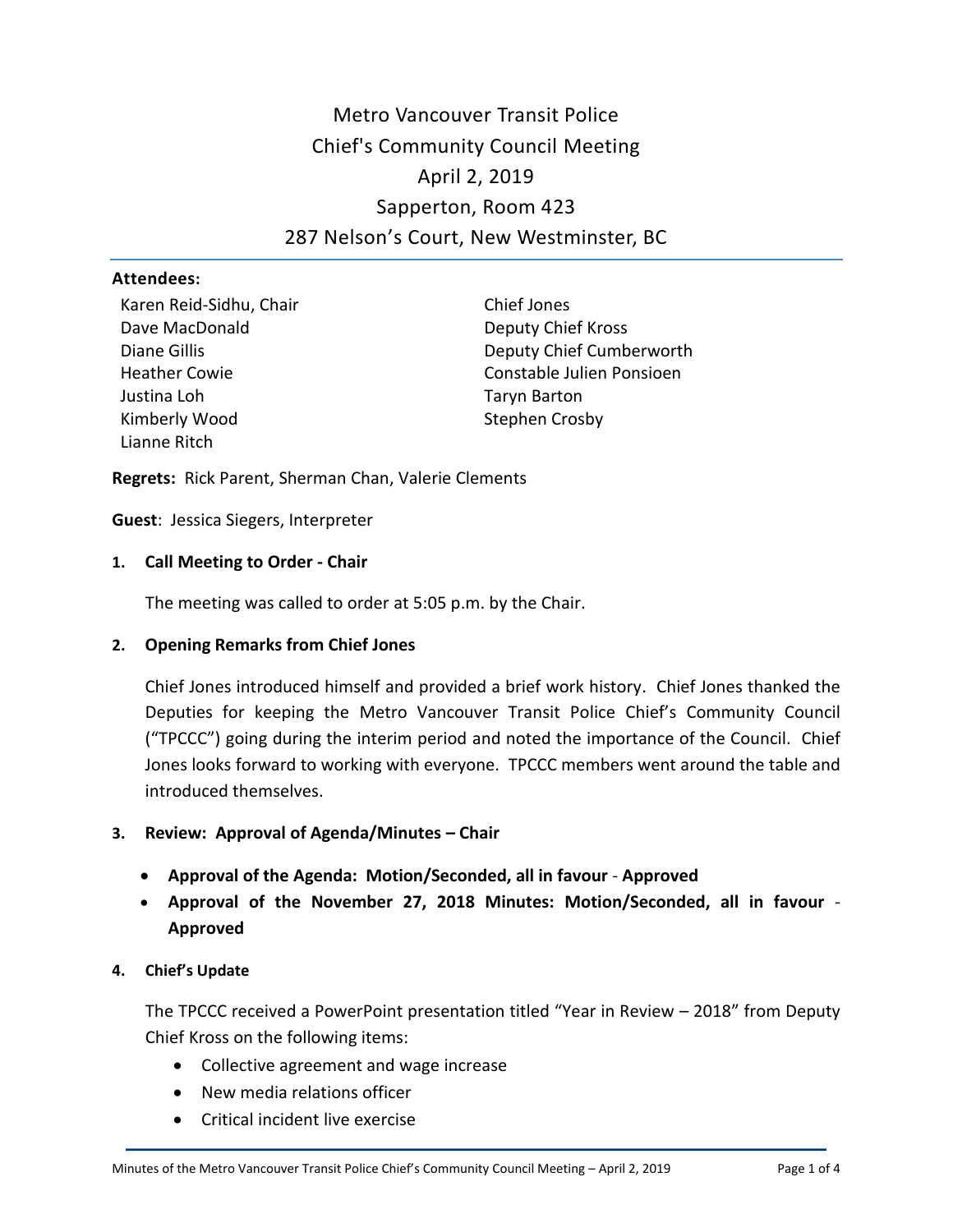- Sexual offending campaign launched
- Retirement of Deputy Chief Eviston and Chief LePard
- Events throughout the year to support Special Olympics such as Polar Plunge, Cop/Pop & Pizza and Annual Charity Golf tournament
- Cops for Cancer two Transit Police officers will participate in the ride
- Awards received were highlighted including one to Deputy Chief Kross for his work with Special Olympics, three Transit Police officers were recognized at annual Police Honours night and Constable Steed was awarded a Life Saving award
- Neighbourhood Police Officers continue to receive positive feedback and are active in their communities
- Year End Statistics provided including ridership, crime rates, reported files and arrests.

## **5. Community Based Policing Presentation – Constable Julien Ponsioen**

Neighbourhood Police Officer ("NPO") Constable Julien Ponsioen introduced himself. He played a one-minute video highlighting some of his recent media clips. The TPCCC received a PowerPoint presentation that focused on neighbourhood policing. Cst. Ponsioen outlined the six community service areas and advised that each one has a designated NPO. NPO's engage the community and help to build confidence in the travelling public. Cst. Ponsioen provided his work history as a paramedic and also shared his efforts for giving back to the community. Cst. Ponsioen spoke about his community and being an openly gay police officer at Transit Police. Cst. Ponsioen sits on numerous community action teams in regards to the opioid crisis. He provided statistics on fentanyl and carfentanil related deaths in BC. All Transit Police members carry Naloxone. To conclude the presentation, Cst. Ponsioen shared his contact information and social media handles: Twitter: [@CstJPonsioen](https://twitter.com/CstJPonsioen) / Instagram: [@cstjponsioen](https://www.instagram.com/cstjponsioen/)

The Chair thanked Cst Ponsioen for his informative presentation and commended the work of the NPOs and Transit Police. Cst. Ponsioen answered questions from the TPCCC in regards to youth, presentations at school, and getting to and from transit safely. Cst. Ponsioen also answered questions on fentanyl and carfentanil.

## **6. Communication Updates – Stephen Crosby**

Mr. Crosby provide a Communications update on the following:

• See Something Say Something Campaign: There has been a large increase in text reporting over the last year. Posters and cards have been updated and the new poster was presented and passed around the table. Transit Police is working with the TransLink Marketing Team to explore additional opportunities to post.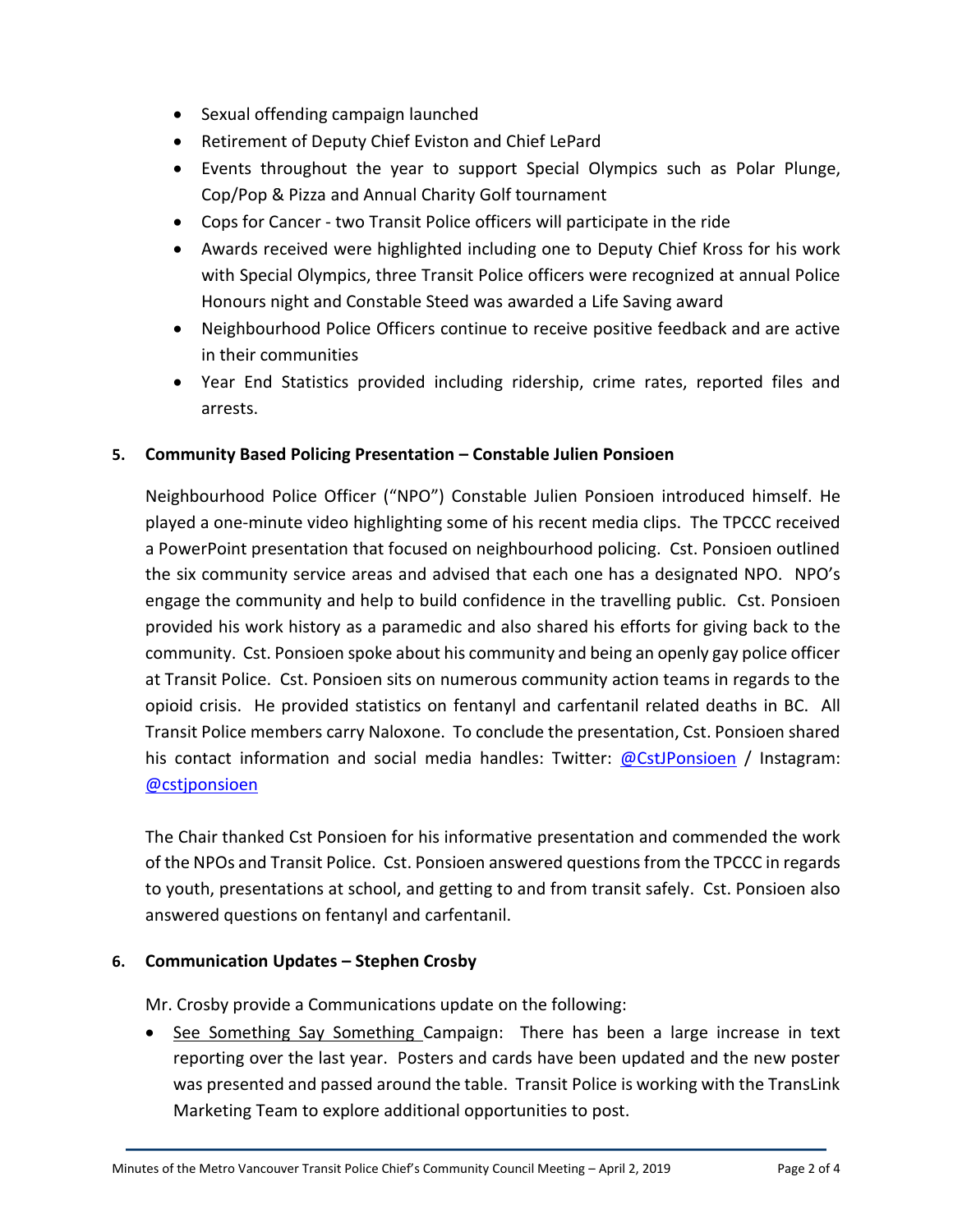- **•** Sexual Offending Campaign: The campaign received more advertising space than anticipated last year such as bus shelters, transit exchanges and community partners. Areas that did not receive as much distribution are being reviewed. This year Transit Police is looking to increase advertising on buses as well as working with community partners.
- Social Media: NPOs all have their own social media accounts. Social media handles were provided for the new NPO Darren Chua (Twitter: [@CstDChua\)](https://twitter.com/CstDChua) and Chief Jones (Twitter: [@ChiefDJones](https://twitter.com/ChiefDJones)).

Mr. Crosby answered questions about campaign timeframes, messaging being available in other languages and considerations for those with hearing impairments. There was a suggestion in regards to emergency messaging to have an app available that would permit those with hearing impairments to receive messaging on their phone.

## **7. Membership Update – Diane Gillis**

Ms. Gillis provided an update on TPCCC membership. February 2020 will see the end of a six-year term for the original members. TPCCC members were asked to consider nominating an alternate to ensure continuity. Suggestions for consideration of representation from the following communities/organizations:

- Coast Mountain Bus Company –a CMBC employee was briefly on the TPCCC. The Chief asked to consider having someone from CMBC again.
- LGBTQ New Westminster Pride has been approached but have not yet responded.
- New Westminster at this time there is not a community or individual from this region.

TPCCC members were asked to bring a recommendation for an alternate or new representation to the next meeting. Chief Jones welcomed members to bring their recommendations to attend a meeting as a guest.

## **8. Round Table: Community Updates**

**Karen** – some of the upcoming community events include the Fusion Festival, Canada Day Celebration and Vaisakhi Parade. There may be opportunities for Transit Police to participate in some of the community events. There is a new Mayor and Council in Surrey and there have been changes in regards to light rail and transit plans. Working in partnership with Surrey police on auto crime prevention initiatives. Vision Zero was launched and looks at all aspects of road safety including traffic lights, bikes, etc. (Transit Police will be receiving an invitation to participate).